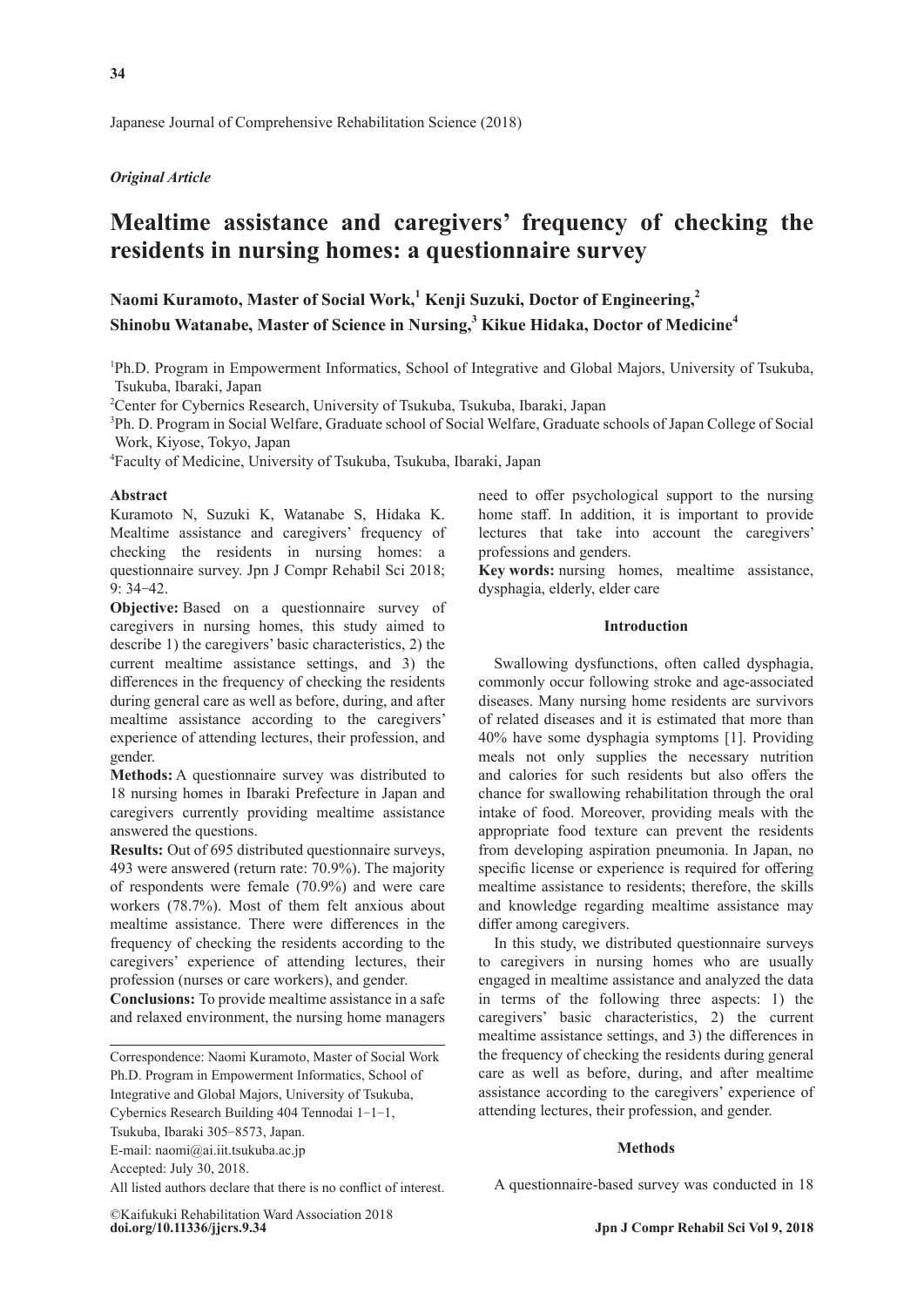nursing homes that accommodated elderly people with physical and psychological disabilities in Ibaraki Prefecture, Japan. The target population was caregivers who were regularly in charge of mealtime assistance for the residents irrespective of their profession and employment status. During the survey period (October 2014 to March 2015), caregivers answered the questionnaire at any time and returned it to a box that we collected after the survey period. This study was

performed with the approval of the Institutional Review Board of the University of Tsukuba (No. H24-

904). Two types of questionnaires were distributed to each nursing home: facility characteristics and caregivers' mealtime assistance. In the first questionnaire, we asked the facility managers to describe their nursing home's basic features. The second questionnaire was distributed to each caregiver by the facility managers. It contained four main questions about 1) the caregivers' basic characteristics, 2) the current mealtime assistance settings (i.e., number of residents, average time spent during mealtime assistance, and experience of risky incidents when serving meals), 3) checklists of residents' conditions, and 4) caregivers' experience of attending lectures about mealtime assistance. Regarding their profession, since some caregivers had more than one license, we categorized them as follows. Caregivers with nurse or assistant nurse licenses were categorized as "nurses;" caregivers with any type of care work license other than nurse were categorized as "care workers;" caregivers with any other license, such as social worker or nutritionist, were considered "other license;" and caregivers without any care work license were categorized as "no license."

Questions about the mealtime care settings included, for example, the number of residents for whom the caregiver provided mealtime assistance and if the caregiver had experienced any anxious or risky incidents during mealtime assistance. Furthermore, to examine the differences in the frequency of checking residents during mealtime assistance, we asked how often the caregiver checked the residents' condition during general care as well as before, during, and after mealtime assistance. Caregivers responded using four choices: "1. Often," "2. Sometimes," "3. Rarely," and "4. Not at all." For the purpose of the analysis, we recategorized the choices into three by combining "2. Sometimes" and "3. Rarely." The checklist was created with the help of nurses who specialize in dysphagia and related references [2-4]. The numbers of items on the checklist for general care, and before, during, and after mealtime assistance, were 11, 8, 14, and 7, respectively.

Additionally, we analyzed the differences in the frequency of checking residents according to the caregivers' characteristics. This study focused especially on the differences according to 1) their experience of attending lectures about mealtime assistance, 2) their caregivers' profession, 3) if they were nurses or care workers specifically, and 4) gender.

For all analyses, Pearson's  $\chi^2$  test was performed and all statistical analyses were conducted using Stata software, version 13 (StataCorp, Texas, USA).

### **Results**

A total of 695 questionnaires were distributed to 18 nursing homes and 493 were returned (return rate: 70.9%). The results of the facility and respondents' characteristics are summarized in Table 1.

Out of the 18 nursing homes, 14 were welfare facilities (WF) for the elderly requiring long-term care and four were geriatric health service facilities (GH). These nursing homes accommodated  $67.3 \pm 18.8$ elderly residents on average and the number of residents was smaller in the WF ( $59.4 \pm 11.7$ ) compared to the GH (95.0  $\pm$  10). According to a national survey [5], the average number of residents is 72.3 in WF and 89.2 in GH; therefore, the number of residents in the WF was slightly smaller than the national average and that in the GH was slightly larger. The average age of the residents was  $86.0 \pm 1.2$  years and the residents in the WF were relatively older  $(86.4 \pm 0.9)$  than those in the GH (84.7  $\pm$  1.4). The number of residents using feeding tubes was about four in each facility.

Regarding the respondents' demographic characteristics, 70.9% were female and most had some type of caregiving certificate. In detail, the majority (78.7%) had a license as a care worker and 4.2% did not possess any caregiving license. More than half (57.5%) were aged between 30 and 40 years and caregivers with nurse certificates were likely to be older than those in other professions. The average work experience was  $8.1 \pm 6.2$  years (a range of one month to 38.5 years).

Regarding the average time spent on mealtime assistance (Table 2), 68.6% of the respondents spent 15-30 minutes per resident and 96% finished the assistance within 45 minutes. In both the unit-type and general-type rooms, many respondents served the meals for approximately two residents simultaneously. Ninety percent served less than three residents and it was rare for them to serve more than four respondents at the same time. Regarding staffing at the nursing homes, the staff-resident ratio was the same for both the unit-type and general-type rooms. Although a study [6] shows that caregivers are likely to serve a lower number of residents in the unit-type rooms than in the general-type rooms, the present stady found no significant difference in staffing for meal assistance in both types of rooms.

As for experience attending lectures (Table 3), almost half the respondents (54.7%) had attended lectures about mealtime assistance before being employed in the nursing homes. Among them, respondents with other licenses had attended lectures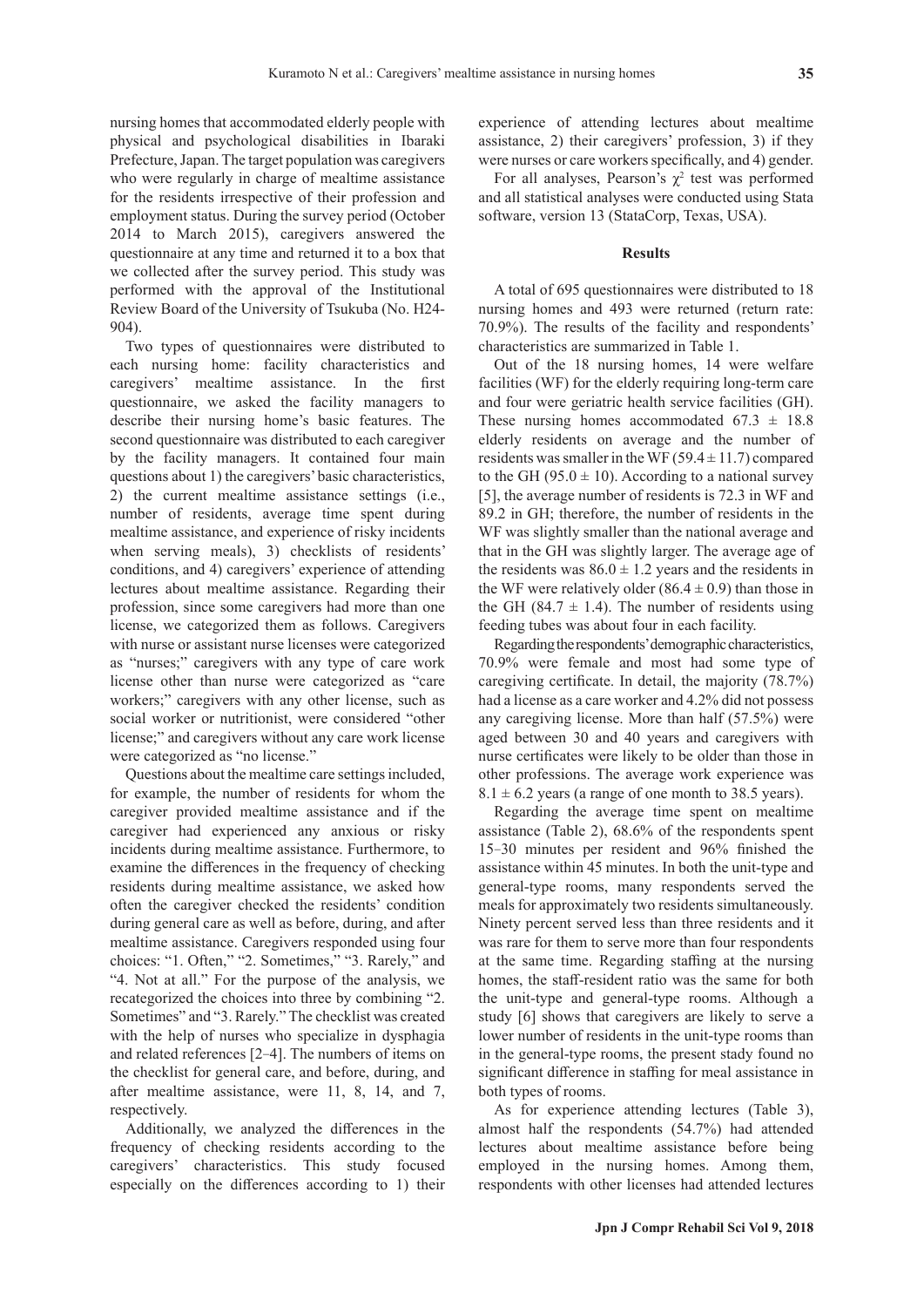| Nursing Homes                                       | Overall         | $WF^*$          | $GH**$         |                   |               |
|-----------------------------------------------------|-----------------|-----------------|----------------|-------------------|---------------|
|                                                     | $(n = 18)$      | $(n = 14)$      | $(n=4)$        |                   |               |
| Number of Residents, mean $\pm$ SD                  | $67.3 \pm 18.8$ | $59.4 \pm 11.7$ | $95 \pm 10.0$  |                   |               |
| Min                                                 | 50              | 50              | 80             |                   |               |
| Max                                                 | 100             | 82              | 100            |                   |               |
| Age of Residents, mean $\pm$ SD                     | $86.0 \pm 1.2$  | $86.4 \pm 0.9$  | $84.7 \pm 1.4$ |                   |               |
| Residents Using Feeding Tubes,<br>$mean \pm SD$     | $4.1 \pm 2.4$   | $4.0 \pm 2.7$   | $4.5 \pm 1.9$  |                   |               |
| Respondents' Characteristics                        | Overall         | Nurse           | Care<br>Worker | Other<br>Licenses | No License    |
|                                                     | $(n = 493)$     | $(n = 55)$      | $(n=388)$      | $(n = 14)$        | $(n = 22)$    |
| Female, $n \frac{(\%)^1}{)}$                        | 344 (70.9)      | 53 (96.4)       | 264(68.2)      | 9(64.3)           | 12(54.6)      |
| Age, $n (%)^2$<br>10 <sub>s</sub>                   | 3(0.6)          | 0(0.0)          | 2(0.5)         | 0(0.0)            | 1(4.6)        |
| 20s                                                 | 104(21.5)       | 1(1.8)          | 94(24.4)       | 2(14.3)           | 7(31.8)       |
| 30s                                                 | 164(33.9)       | 13(23.6)        | 134(34.7)      | 8(57.1)           | 7(31.8)       |
| 40s                                                 | 114(23.6)       | 12(21.8)        | 95(24.4)       | 2(14.3)           | 5(22.7)       |
| 50s                                                 | 74 (15.3)       | 21 (38.2)       | 47(12.1)       | 2(14.3)           | 2(9.1)        |
| 60s and Over                                        | 25(5.2)         | 8(14.6)         | 15(3.9)        | 0(0.0)            | 0(0.0)        |
| Full-time<br>Employment, $n \binom{0}{0}^3$         | 389 (80.2)      | 34(61.8)        | 317(82.1)      | 13(92.9)          | 20(90.9)      |
| Part-time/Other                                     | 96(19.8)        | 21(38.2)        | 69 (17.9)      | 1(7.1)            | 2(9.1)        |
| Work Experience (Years), mean $\pm$ SD <sup>4</sup> | $8.1 \pm 6.2$   | $15.1 \pm 10.3$ | $7.4 \pm 4.8$  | $7.4 \pm 6.8$     | $5.2 \pm 4.9$ |
| Less than 5 years                                   | 28(6.0)         | 11(22.5)        | 135(35.9)      | 7(58.3)           | 15(71.4)      |
| More than 30 years                                  | 7(1.4)          | 7(14.3)         | 0(0.0)         | 0(0.0)            | 0(0.0)        |

**Table 1.** Facility and respondents' characteristics.

Missing Values: 1. *n* = 8 (1.6%), 2. *n* = 16 (3.2%), 3. *n* = 8 (1.6%), 4. *n* = 28 (5.7%).

\*WF: Welfare facilities for the elderly requiring long-term care

\*\*GH: Geriatric health service facilities

most frequently (78.6%) and those with no license were least likely to have attended such lectures (18.2%) before starting their job.

Compared to their lecture attendance before starting their job, respondents had less chance of having such an experience after being employed (38.7%). As for lecture attendance before being employed, the most frequent attendees were respondents with other licenses (78.6%) and the least were respondents with no license (27.3%). There was not much difference in the attendance between nurses (38.2%) and care workers (37.1%). Among those who attended lectures before and/or after being employed, almost half attended lectures about emergency care. In addition, over half (53.4%) attended lectures about suctions and this topic was most popular among nurses (76.4%) and care workers (50.3%).

Of the respondents, 71.2% had experienced risky incidents and 74.4% had felt anxious while serving meals to the residents. Considering the relationship between the experience of attending lectures and anxious feelings while serving meals (Table 4), respondents with experience of attending lectures felt more nervous about serving meals compared to those who had not attended lectures, and this relationship was found both before and after being employed.

Next, we investigated whether the frequency of

checking the residents' condition varied in four situations: in general care, and before, during, and after mealtime assistance (Table 5). In each, if the percentage of respondents who answered "often" was more than 80%, these items were categorized as "highly checked." If the percentage was between 60% and 80%, the items were categorized as "mostly checked" and items with less than 60% were categorized as "less checked." Furthermore, the results showed the most and least checked items.

Regarding general care, two out of eleven items (18.2%) were categorized as highly checked. The behavior that the caregivers checked the most was swallowing  $(90.6\%)$  and the least was age  $(25.1\%)$ . Regarding before mealtime assistance, three out of eight items (37.5%) were categorized as highly checked. Alertness was often checked (91.5%) but the amount of activity during the day was not well checked (15.7%). Regarding assistance during mealtime, nine out of fourteen items (64.3%) were categorized as highly checked and this percentage was highest in all situations. This means that respondents were most careful about checking their residents during mealtime assistance. Of the respondents, 97% checked their alertness, and drooling was least frequently checked; however, even drooling was checked by more than half the respondents (58.7%). Regarding assistance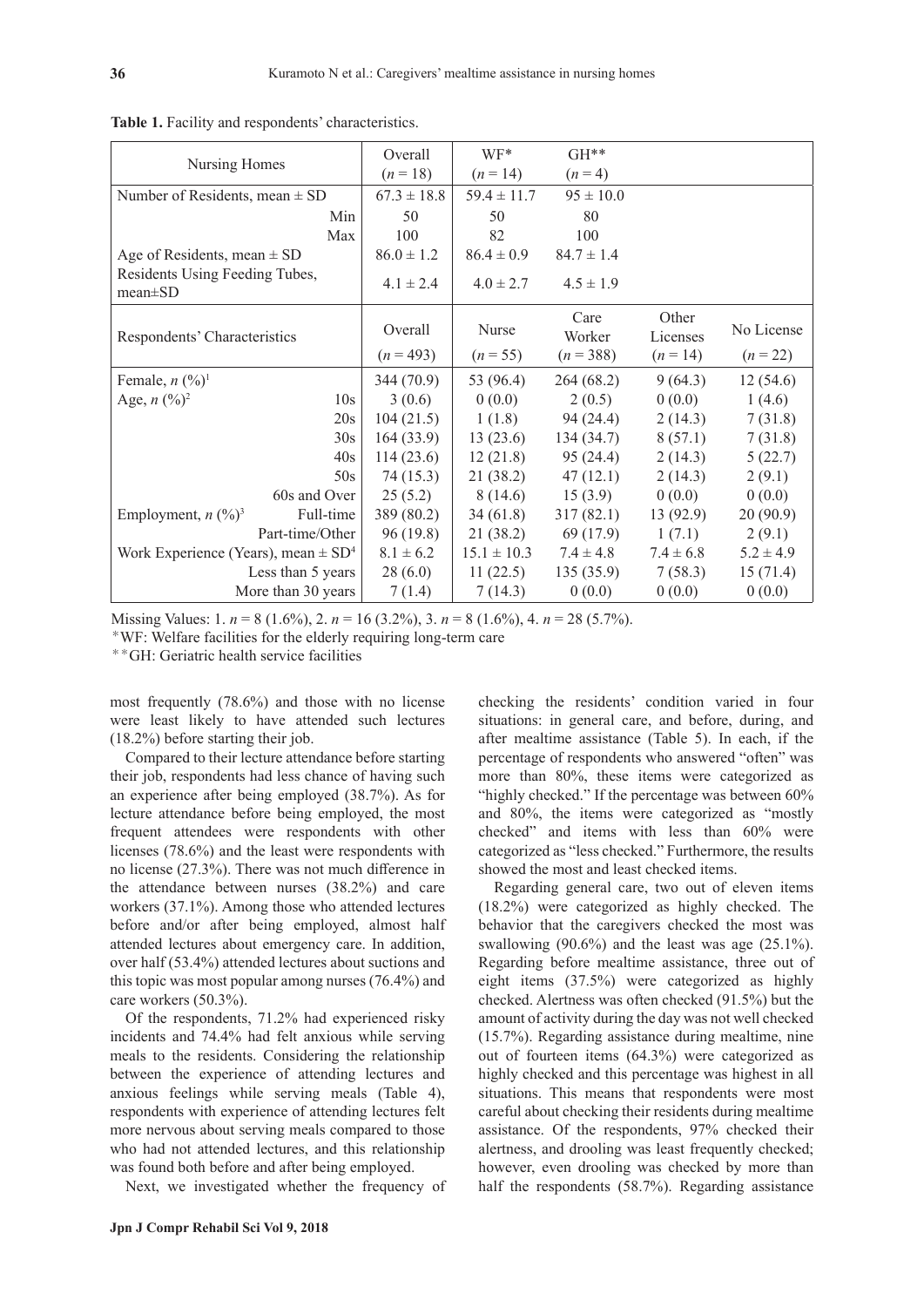|  |  | Table 2. Mealtime assistant settings. |  |  |
|--|--|---------------------------------------|--|--|
|--|--|---------------------------------------|--|--|

|                                                                                    | Overall     | Nurse      | Care Worker | Other<br>Licenses | No License | $\chi^2$ test |
|------------------------------------------------------------------------------------|-------------|------------|-------------|-------------------|------------|---------------|
|                                                                                    | $(n = 456)$ | $(n = 47)$ | $(n = 374)$ | $(n = 13)$        | $(n = 22)$ |               |
| Average time spent on mealtime<br>assistance (per resident) <sup>1</sup> , $n$ (%) |             |            |             |                   |            | p < 0.05      |
| $\leq$ 15 minutes                                                                  | 63(13.8)    | 12(25.5)   | 42(11.2)    | 1(7.7)            | 8(36.4)    |               |
| 15-30 minutes                                                                      | 313 (68.6)  | 25(53.2)   | 270 (72.2)  | 9(69.2)           | 9(40.9)    |               |
| 30-45 minutes                                                                      | 64(14.0)    | 6(12.8)    | 50 (13.4)   | 3(23.1)           | 5(22.7)    |               |
| 45-60 minutes                                                                      | 13(2.9)     | 4(8.5)     | 9(2.4)      | 0(0.0)            | 0(0.0)     |               |
| $>60$ minutes                                                                      | 1(0.2)      | 0(0.0)     | 1(0.3)      | 0(0.0)            | 0(0.0)     |               |
| other                                                                              | 2(0.4)      | 0(0.0)     | 2(0.5)      | 0(0.0)            | 0(0.0)     |               |
| Number of residents to be served<br>meals, $n \left(\frac{0}{0}\right)$            |             |            |             |                   |            |               |
| Unit-type room                                                                     | Overall     | Nurse      | Care Worker | Other<br>Licenses | No License | n.s.          |
|                                                                                    | $(n = 280)$ | $(n = 25)$ | $(n = 231)$ | $(n = 8)$         | $(n=16)$   |               |
| 1 resident                                                                         | 110(39.3)   | 8(32.0)    | 89 (38.5)   | 5(62.5)           | 8(50.0)    |               |
| 2 residents                                                                        | 115(41.1)   | 12(48.0)   | 94 (40.7)   | 3(37.5)           | 6(37.5)    |               |
| 3 residents                                                                        | 32(11.4)    | 3(12.0)    | 28(12.1)    | 0(0.0)            | 1(6.3)     |               |
| 4 residents                                                                        | 11(3.9)     | 1(4.0)     | 9(3.9)      | 0(0.0)            | 1(6.3)     |               |
| 5 residents                                                                        | 7(2.5)      | 0(0.0)     | 7(3.0)      | 0(0.0)            | 0(0.0)     |               |
| $> 6$ residents                                                                    | 5(1.8)      | 1(4.0)     | 4(1.7)      | 0(0.0)            | 0(0.0)     |               |
| General-type room                                                                  | Overall     | Nurse      | Care Worker | Other<br>Licenses | No License | n.s.          |
|                                                                                    | $(n = 280)$ | $(n=30)$   | $(n = 179)$ | $(n=4)$           | $(n = 10)$ |               |
| 1 resident                                                                         | 67(30.0)    | 16(53.3)   | 45(25.1)    | 2(50.0)           | 4(40.0)    |               |
| 2 residents                                                                        | 106(47.5)   | 9(30.0)    | 92(51.4)    | 2(50.0)           | 3(30.0)    |               |
| 3 residents                                                                        | 34(15.3)    | 3(10.0)    | 29(16.2)    | 0(0.0)            | 2(20.0)    |               |
| 4 residents                                                                        | 4(1.8)      | 1(3.3)     | 2(1.1)      | 0(0.0)            | 1(10.0)    |               |
| 5 residents                                                                        | 4(1.8)      | 0(0.0)     | 4(2.2)      | 0(0.0)            | 0(0.0)     |               |
| $>6$ residents                                                                     | 8(3.6)      | 1(3.3)     | 7(3.9)      | 0(0.0)            | 0(0.0)     |               |

Missing value: 1. *n* = 23 (4.8%).

**Table 3.** Experience attending lectures about mealtime assistance.

| Lecture Attendance            | Before Starting Job | After Starting Job | Emergency Care <sup>*1</sup> | Suction   |
|-------------------------------|---------------------|--------------------|------------------------------|-----------|
| Overall $(n = 464)$ , $n$ (%) | 254(54.7)           | 180(38.7)          | 144(45.6)                    | 249(53.7) |
| Nurse                         | 29(52.7)            | 21 (38.2)          | 17(30.9)                     | 42(76.4)  |
| Care Worker                   | 210(54.1)           | 144(37.1)          | 116(29.9)                    | 195(50.3) |
| Other Licenses                | 11(78.6)            | 9(64.3)            | 7(50.0)                      | 5(35.7)   |
| No License                    | 4(18.2)             | 6(27.3)            | 4(18.2)                      | 7(31.8)   |
| $\chi^2$ test <sup>*2</sup>   | p < 0.05            | n.s.               | n.s.                         | p < 0.01  |

\*1. We asked this question only for respondents who attended lectures before and/or after starting their job.

\*2. Statistical analysis was performed among professions.

| Table 4. Lecture attendance and anxiety about serving meals. |  |  |  |
|--------------------------------------------------------------|--|--|--|
|--------------------------------------------------------------|--|--|--|

|                                            | Anxious Feelings while Serving Meals |                 |  |  |  |
|--------------------------------------------|--------------------------------------|-----------------|--|--|--|
| <b>Experience Attending Lectures</b>       | Not Feeling Anxious                  | Feeling Anxious |  |  |  |
| Before Starting Job ( $n = 452$ ), $n$ (%) |                                      |                 |  |  |  |
| Never                                      | 64 (31.2)                            | 141(68.8)       |  |  |  |
| Attended                                   | 53 $(21.5)$                          | 194 (78.5)      |  |  |  |
| After Starting Job ( $n = 451$ ), $n$ (%)  |                                      |                 |  |  |  |
| Never                                      | 86 (31.4)                            | 188 (68.6)      |  |  |  |
| Attended                                   | 28 (15.8)                            | 149 (84.2)      |  |  |  |
|                                            |                                      |                 |  |  |  |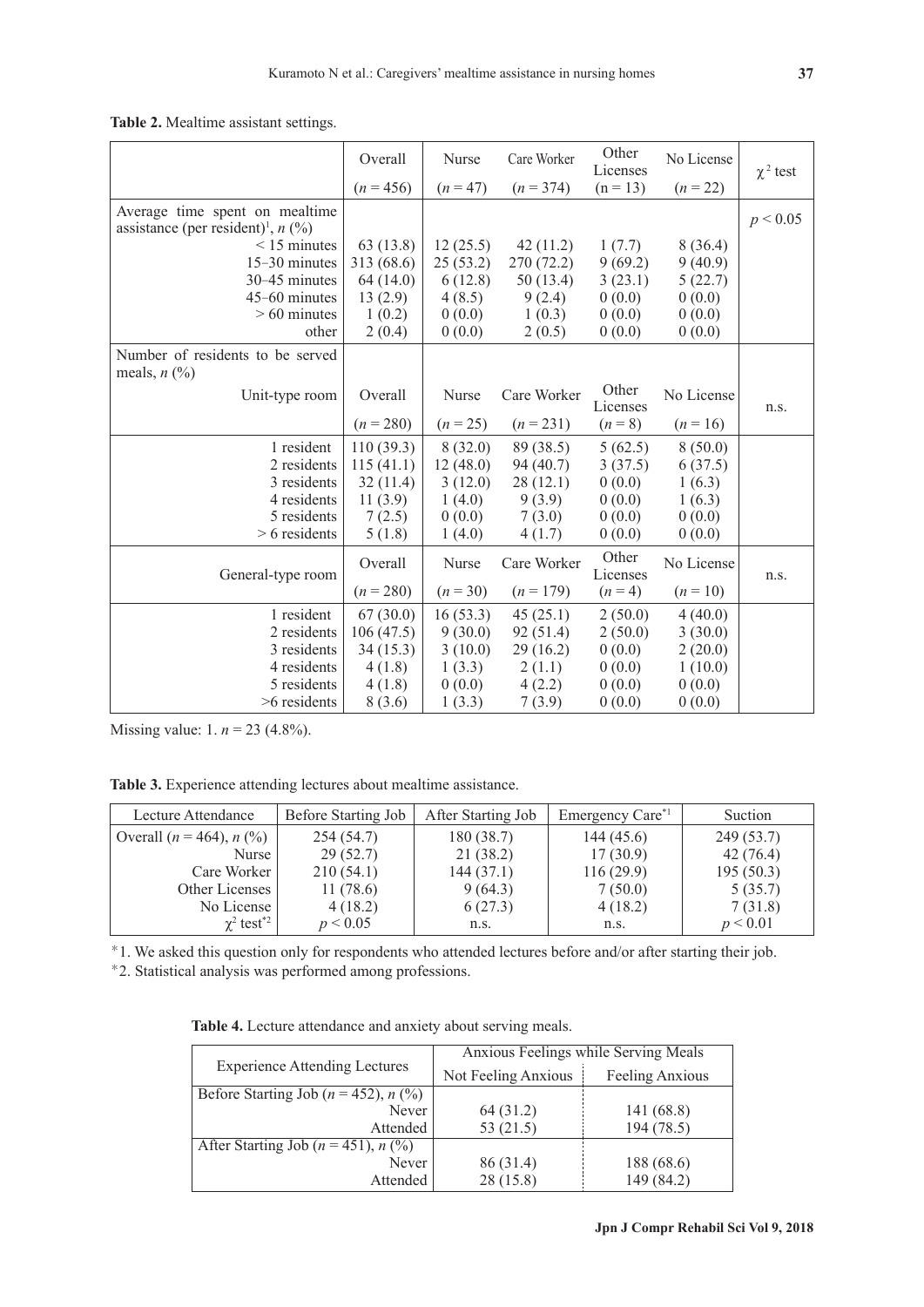|                                     |          | Frequency of Checking |                    |                             | Most and Least Checked Items                          |                |  |  |
|-------------------------------------|----------|-----------------------|--------------------|-----------------------------|-------------------------------------------------------|----------------|--|--|
|                                     | Number   | Highly                | Mostly             | Less                        | Most Checked                                          | Least Checked  |  |  |
|                                     | of Items |                       |                    | Checked   Checked   Checked | Item                                                  | Item           |  |  |
| General Care, $n$ (%)               | 11       |                       |                    |                             | 2 (18.2) 3 (27.3) 6 (54.6) Swallowing (90.6%)         | Age $(25.1\%)$ |  |  |
| Before Mealtime Assistance, $n$ (%) | 8        | 3(37.5)               | 0(0.0)             |                             | 5 (62.5) Alertness (91.5%) Activity (15.7%)           |                |  |  |
| During Mealtime Assistance, $n$ (%) | 14       | 9 (64.3)              | $4(28.6)$   1(7.1) |                             | Alertness $(97.3\%)$ Drooling $(58.7\%)$              |                |  |  |
| After Mealtime Assistance, $n$ (%)  |          | 2(28.6)               | 3(42.9)            |                             | $\mid$ 2 (28.6) Residue (97.3%) Regurgitation (43.6%) |                |  |  |

**Table 5.** Frequency of checking the residents' condition.

after mealtime, two out of seven (28.6%) items were categorized as highly checked. Residue in the mouth was well checked by the respondents (97.3%) but regurgitation (43.6%) was less likely to be checked.

We also compared the frequency of checking between the respondents who had attended lectures before and/ or after being employed and those who had never done so (Tables 6-9). For general care, no item was statistically different between these two groups in terms of checking frequency, but three items (coughing during the night, nighttime sleeping, and health condition) before mealtime assistance, one item (coughing [from liquids]) during mealtime assistance, and five items (breathing, phlegm in the throat, choking, residue in the mouth, and feelings) after mealtime assistance were statistically different between the two groups. Among all the items, except for two (coughing during the night and nighttime sleeping), the respondents who had attended lectures were more likely to check the residents.

We also analyzed the differences in the frequency of checking among the professions (nurses, care workers, other licenses, and no license) but no items were statistically significant in any situation. In a further analysis, we focused on nurses and care workers who were mainly involved in mealtime assistance in the nursing homes to see if there were differences in now freguently they check their residents (Tables 6-9). Since 52 out of 55 respondents with a nurse certificate were female (96.4%) and the gender bias needed to be corrected, only female respondents were included in the analysis. As a result, three items (medical history, history of aspiration pneumonia, and infections), one item (coughing during the night), two items (alertness and appetite), and one item (regurgitation) were statistically different during general care, and before, during, and after mealtime assistance respectively, and nurses were more likely to check the residents for all these items.

Finally, we investigated if there were differences in the checking frequency by gender (Tables 6-9) even within the same profession. Among the four professions, care workers were selected for the analysis since their number was the largest in our data and the proportion of female and male care workers was relatively even compared to the others. As a result, three items (food preference, amount of food intake, and infections), one item (alertness), nine items (response, appetite, posture, assistance level, coughing [from solids], coughing [from liquids], residue in the mouth, difficulty chewing, and food spilling from the mouth), and six items (phlegm in the throat, longer mealtime duration, regurgitation, choking, residue in the mouth, and feelings) were statistically different during general care, and before, during, and after mealtime assistance respectively. We found that female care workers were more likely to check the residents for these items.

### **Discussion**

Based on the questionnaire survey, this study identified the basic characteristics of caregivers who provide mealtime assistance in nursing homes, the current mealtime care settings, and the differences in the frequency of checking residents according to the caregivers' characteristics.

Overall, caregivers were less likely to check the items listed during general care, compared to before, during, and after mealtime assistance. The reason could be that most of the general care items comprised basic information about the residents that had not significantly changed (e.g., age) or the caregivers were already aware of the information (e.g., medical history), and they therefore did not answer "often" in the questionnaire. Apparently, "Swallowing," which can change often on a daily basis, was an item frequently checked by the respondents.

Both before and after mealtime assistance, the residents' alertness was well checked and caregivers seemed to understand the importance of the residents' response levels during mealtime. On the contrary, the percentage of caregivers who checked the residents' amount of activity before mealtime assistance was the lowest among all listed items. If the caregivers do not grasp the resident's daily activities and do not provide enough food based on the activity level, the resident may suffer from malnutrition or sarcopenia [7]. In this sense, checking the amount of activity is critical. However, the questionnaire asked if caregivers checked the "amount of activity" and they might have understood this to mean that they should know the amount on a quantitative scale. Thus, it is possible that they did not answer "often" and the percentage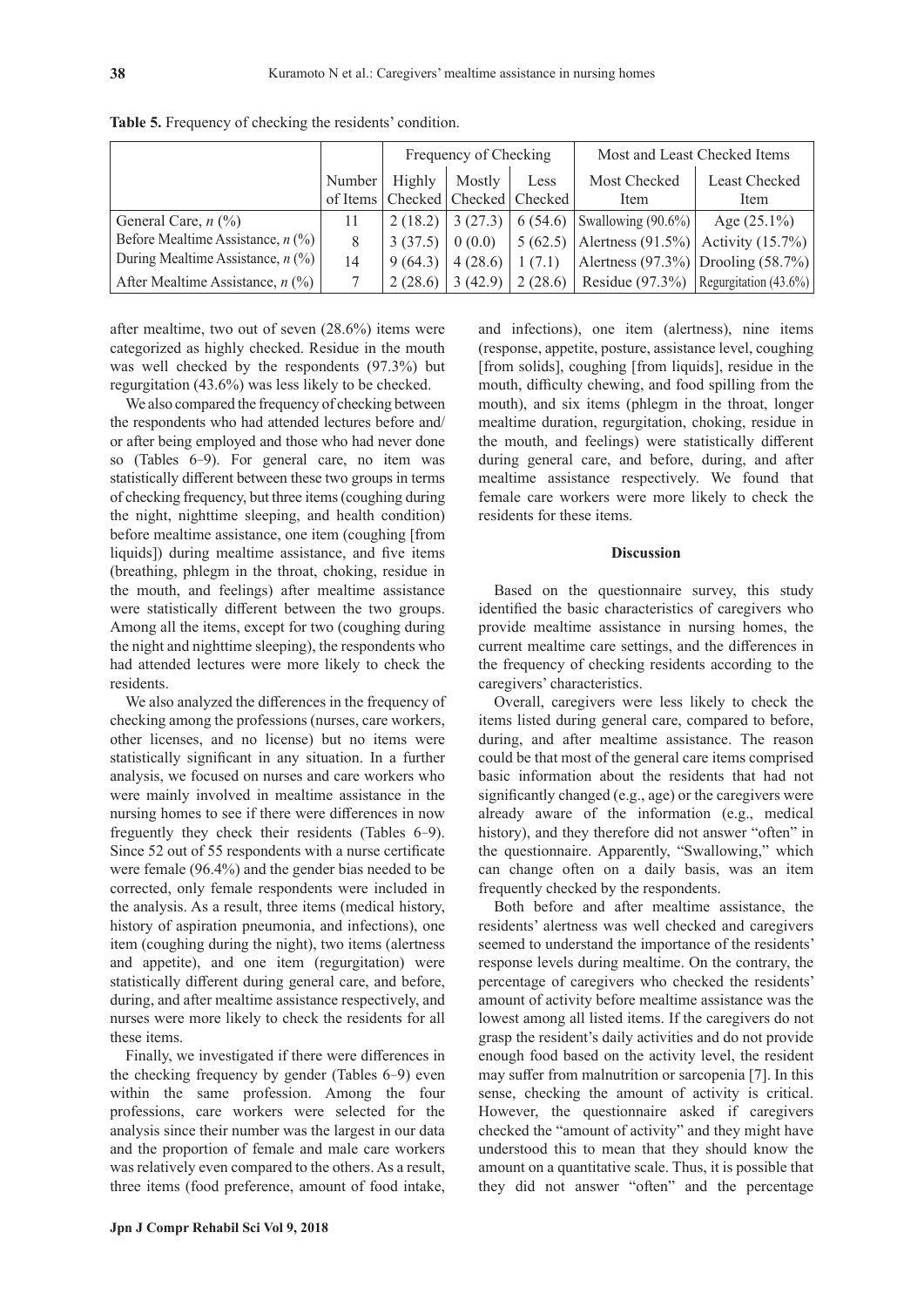|  |              | Lecture Attendance* |             |           |               | Nurse/Care Worker |                                | Care Worker   |           |                        |               |
|--|--------------|---------------------|-------------|-----------|---------------|-------------------|--------------------------------|---------------|-----------|------------------------|---------------|
|  |              |                     | $(n = 453)$ |           |               |                   | $(n=317)$                      |               |           | $(n = 388)$            |               |
|  |              |                     |             |           | $\chi^2$ test |                   | Care                           | $\chi^2$ test |           |                        | $\chi^2$ test |
|  |              |                     | Attended    | Never     |               | Nurse             | Worker                         |               | Male      | Female                 |               |
|  | 1 Age        | Often               | 83 (26.4)   | 32(23.2)  |               | 18(40.0)          | 59 (23.5)                      |               | 26(21.3)  | 59 (23.5)              |               |
|  |              | Sometimes           | 209 (66.6)  | 93 (67.4) | n.s.          | 24(53.3)          | 179(71.3)                      | n.s.          | 81 (66.4) | 179(71.3)              | n.s.          |
|  |              | Not at all          | 22(7.0)     | 13(9.4)   |               | 3(6.7)            | 13(5.2)                        |               | 15(12.3)  | 13(5.2)                |               |
|  | 2 Medical    | Often               | 136(42.6)   | 52 (37.4) |               | 28 (62.2)         | 96 (37.5)                      |               | 45 (36.6) | 96 (37.5)              |               |
|  | History      | Sometimes           | 174(54.6)   | 83 (59.7) | n.s.          | 17(37.8)          | 156 (60.9) $\vert p \leq 0.01$ |               | 72 (58.5) | 156 (60.9)             | n.s.          |
|  |              | Not at all          | 9(2.8)      | 4(2.9)    |               | 0(0.0)            | 4(1.6)                         |               | 6(4.9)    | 4(1.6)                 |               |
|  | 3 Swallowing | Often               | 294 (91.3)  | 126(90.0) |               | 246 (93.2)        | 18(6.8)                        |               | 107(87.0) | 246 (93.2)             |               |
|  |              | Sometimes           | 27(8.4)     | 14(10.0)  | n.s.          | 4(8.7)            | 4(8.7)                         | n.s.          | 15(12.3)  | 18(6.8)                | n.s.          |
|  |              | Not at all          | 1(0.3)      | 0(0.0)    |               | 0(0.0)            | 0(0.0)                         |               | 1(0.8)    | 0(0.0)                 |               |
|  | 4 Food       | Often               | 93 (29.3)   | 33(23.4)  |               | 14(30.4)          | 76(29.7)                       |               | 27(21.8)  | 76 (29.7)              |               |
|  | Preference   | Sometimes           | 215(67.6)   | 100(70.9) | n.s.          | 32(69.6)          | 175(68.4)                      | n.s.          | 86 (69.4) | 175 (68.4) $p < 0.01$  |               |
|  |              | Not at all          | 10(3.1)     | 8(5.7)    |               | 0(0.0)            | 5(2.0)                         |               | 11(8.9)   | 5(2.0)                 |               |
|  | 5 Food       | Often               | 259 (80.4)  | 97(71.3)  |               | 388(80.9)         | 210 (81.7)                     |               | 89 (71.8) | 210 (81.7)             |               |
|  | Texture      | Sometimes           | 59 (18.3)   | 37(27.2)  | n.s.          | 9 (19.2)          | 45(17.5)                       | n.s.          | 33 (26.6) | 45 (17.5)              | n.s.          |
|  |              | Not at all          | 4(1.2)      | 2(1.5)    |               | 0(0.0)            | 2(0.8)                         |               | 2(1.6)    | 2(0.8)                 |               |
|  | 6 Aspiration | Often               | 166(52.2)   | 63(46.0)  |               | 30(66.7)          | 119(46.7)                      |               | 63(50.8)  | 119(46.7)              |               |
|  | Pneumonia    | Sometimes           | 142 (44.7)  | 67(48.9)  | n.s.          | 15(33.3)          | 129 (50.6) $p < 0.05$          |               | 54 (43.6) | 129(50.6)              | n.s.          |
|  |              | Not at all          | 10(3.1)     | 7(5.1)    |               | 0(0.0)            | 7(2.8)                         |               | 7(5.7)    | 7(2.8)                 |               |
|  | 7 Amount of  | Often               | 230 (71.9)  | 99 (70.2) |               | 39 (83.0)         | 189 (73.0)                     |               | 79 (63.7) | 189 (73.0)             |               |
|  | Food Intake  | Sometimes           | 88 (27.5)   | 41(29.1)  | n.s.          | 8 (17.0)          | 70 (27.0)                      | n.s.          | 43 (34.7) | 70 (27.0) $ p < 0.05$  |               |
|  |              | Not at all          | 2(0.6)      | 1(0.7)    |               | 0(0.0)            | 0(0.0)                         |               | 2(1.6)    | 0(0.0)                 |               |
|  | 8 Weight     | Often               | 96(30.0)    | 43 (30.5) |               | 21(45.7)          | 75 (28.9)                      |               | 31(25.0)  | 75 (28.9)              |               |
|  | Changes      | Sometimes           | 217(67.8)   | 95 (67.4) | n.s.          | 25(54.4)          | 182(70.0)                      | n.s.          | 89 (71.8) | 182(70.0)              | n.s.          |
|  |              | Not at all          | 7(2.2)      | 3(2.1)    |               | 0(0.0)            | 3(1.2)                         |               | 4(3.2)    | 3(1.2)                 |               |
|  | 9 Infections | Often               | 113 (35.8)  | 50 (35.7) |               | 24 (52.2)         | 84 (33.2)                      |               | 41(33.1)  | 84 (33.2)              |               |
|  |              | Sometimes           | 188 (59.5)  | 79 (56.4) | n.s.          | 21 (45.7)         | 163 (64.4) $ p < 0.05$         |               | 68 (54.8) | 163 (64.4) $ p < 0.01$ |               |
|  |              | Not at all          | 15(4.8)     | 11(7.9)   |               | 1(2.2)            | 6(2.4)                         |               | 15(12.1)  | 6(2.4)                 |               |
|  | 10 Care      | Often               | 102(31.9)   | 36(25.7)  |               | 17(36.2)          | 74 (28.9)                      |               | 38 (30.7) | 74 (28.9)              |               |
|  | Level**      | Sometimes           | 200(62.5)   | 94 (67.1) | n.s.          | 26(55.3)          | 170(66.4)                      | n.s.          | 76 (61.3) | 170 (66.4)             | n.s.          |
|  |              | Not at all          | 18(5.6)     | 10(7.1)   |               | 4(8.5)            | 12(4.7)                        |               | 10(8.1)   | 12(4.7)                |               |
|  | 11 Cognitive | Often               | 181 (56.7)  | 70(50.0)  |               | 32(68.1)          | 133(52.2)                      |               | 62(50.0)  | 133(52.2)              |               |
|  | Functions    | Sometimes           | 133 (41.7)  | 66 (47.1) | n.s.          | 14(29.8)          | 119(46.7)                      | n.s.          | 58 (46.8) | 119(46.7)              | n.s.          |
|  |              | Not at all          | 5(1.6)      | 4(2.9)    |               | 1(2.1)            | 3(1.2)                         |               | 4(3.2)    | 3(1.2)                 |               |

**Table 6.** Frequency of checking during general care.

\* "*n*" shows the total number of respondents who attended lectures. Number of respondents is different in each item since missing values exist in each list.

\*\* Level of required care certified by long-term care insurance system.

decreased.

Caregivers were likely to check the residents for most of the listed items during mealtime assistance. This finding implies that caregivers pay considerable attention to the residents while serving meals.

When comparing the checking frequency between nurses and care workers, nurses tended to check medical-related items more, such as the resident's medical history, history of aspiration pneumonia, and infections. The reason this percentage is higher is because these items are strongly related to the nurse's daily job.

Currently, mealtime assistance is provided by people in various professions, including caregivers with no health or medical-related licenses, but each profession has a certain role in mealtime assistance according to the person's specialty [8]. There are knowledge and skills that all caregivers should have and that are provided by the professions so that meals can be served safely with a multidisciplinary perspective. Studies have reported [9, 10] that multidisciplinary care teams can provide ward rounds for suspected dysphagia patients in hospitals and this team care contributes to improving their swallowing ability. Such treatment can be applied to nursing home residents.

This study also shows that there are differences in the checking frequency by gender even within the same profession; that is, care workers. Female care workers are more likely than their male counterparts to check the residents in general care and during mealtime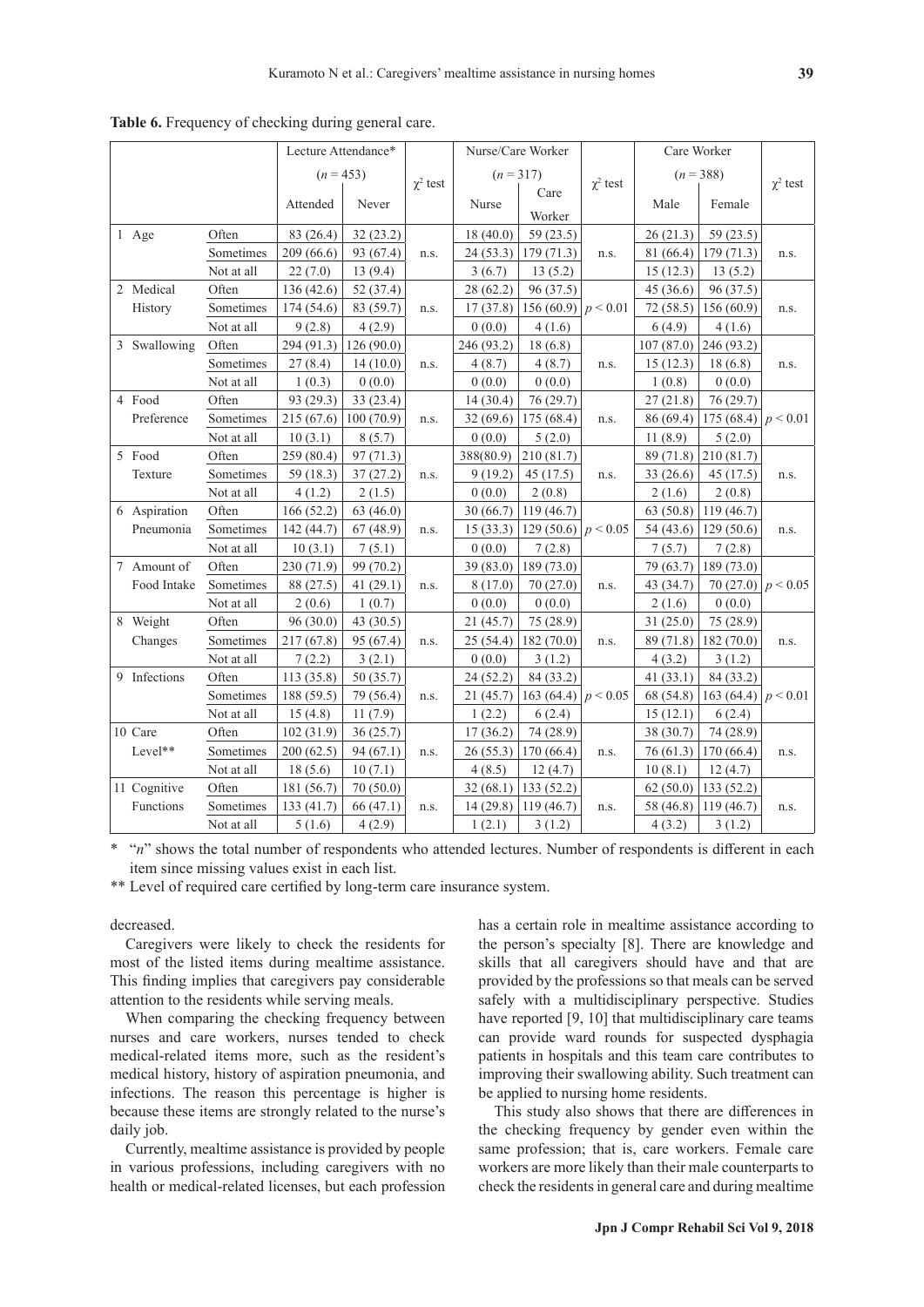|  |                      | Lecture Attendance |                   |                       |                 | Nurse/Care Worker |                        | Care Worker   |           |             |               |
|--|----------------------|--------------------|-------------------|-----------------------|-----------------|-------------------|------------------------|---------------|-----------|-------------|---------------|
|  |                      |                    |                   |                       | $\gamma^2$ test |                   | Care                   | $\chi^2$ test |           |             | $\chi^2$ test |
|  |                      |                    | Never<br>Attended |                       |                 | Nurse<br>Worker   |                        |               | Male      | Female      |               |
|  | 1 Oral Hygiene Often |                    | 99(30.6)          | 45(33.3)              |                 | 22(45.8)          | 85(33.1)               |               | 31(25.4)  | 85(33.1)    |               |
|  |                      | Sometimes          | 212 (65.4)        | 78 (57.8)             | n.s.            | 25(52.1)          | 163(63.4)              | n.s.          | 81 (66.4) | 163 (63.4)  | n.s.          |
|  |                      | Not at all         | 13(4.0)           | 12(8.9)               |                 | 1(2.1)            | 9(3.5)                 |               | 10(8.2)   | 9(3.5)      |               |
|  | 2 Dentures           | Often              | 276 (84.9)        | 111(78.7)             |                 | 40(83.3)          | 220 (83.3)             |               | 101(82.1) | 220(83.3)   |               |
|  |                      | Sometimes          | 47(14.5)          | 27(19.2)              | n.s.            | 8(16.7)           | 41(15.5)               | n.s.          | 20(16.3)  | 41 $(15.5)$ | n.s.          |
|  |                      | Not at all         | 2(0.6)            | 3(2.1)                |                 | 0(0.0)            | 3(1.1)                 |               | 2(1.6)    | 3(1.1)      |               |
|  | 3 Coughing           | Often              | 70(22.1)          | 41(30.8)              |                 | 23(50.0)          | 58 (23.2)              |               | 24(19.7)  | 58 (23.2)   |               |
|  | During Night         | Sometimes          | 226(71.3)         | 75 (56.4) $p < 0.01$  |                 | 21(45.7)          | 174 (69.6) $ p < 0.01$ |               | 85 (69.7) | 174 (69.6)  | n.s.          |
|  |                      | Not at all         | 21(6.6)           | 17(8)                 |                 | 2(4.4)            | 18(7.2)                |               | 13(10.7)  | 18(7.2)     |               |
|  | 4 Constipation       | Often              | 141(43.8)         | 76 (53.9)             |                 | 28 (58.3)         | 113(43.3)              |               | 55(45.1)  | 113(43.3)   |               |
|  |                      | Sometimes          | 173(53.7)         | 61(43.3)              | n.s.            | 20(41.7)          | 144 (55.2)             | n.s.          | 60(49.2)  | 144 (55.2)  | n.s.          |
|  |                      | Not at all         | 8(2.5)            | 4(2.8)                |                 | 0(0.0)            | 4(1.5)                 |               | 7(5.7)    | 4(1.5)      |               |
|  | 5 Amount of          | Often              | 40(12.5)          | 28 (20.4)             |                 | 13(27.7)          | 40(15.7)               |               | 15(12.2)  | 40(15.7)    |               |
|  | Activity             | Sometimes          | 246(77.1)         | 96(70.1)              | n.s.            | 33 (70.2)         | 194(76.1)              | n.s.          | 90 (73.2) | 194 (76.1)  | n.s.          |
|  |                      | Not at all         | 33(10.3)          | 13(9.5)               |                 | 1(2.1)            | 21(8.2)                |               | 18 (14.6) | 21(8.2)     |               |
|  | 6 Nighttime          | Often              | 125(39.2)         | 61(45.2)              |                 | 24 (52.2)         | 102(40.2)              |               | 47 (38.5) | 102(40.2)   |               |
|  | Sleeping             | Sometimes          | 185(58.0)         | 65 (48.2) $ p < 0.05$ |                 | 21(45.7)          | 142(55.9)              | n.s.          | 69(56.6)  | 142 (55.9)  | n.s.          |
|  |                      | Not at all         | 9(2.8)            | 9(6.7)                |                 | 1(2.2)            | 10(3.9)                |               | 6(4.9)    | 10(3.9)     |               |
|  | 7 Health             | Often              | 279(86.1)         | 106(75.7)             |                 | 45 (91.8)         | 222 (84.4)             |               | 99 (84.4) | 222 (84.4)  |               |
|  | Condition            | Sometimes          | 43(13.3)          | 34 (24.3) $ p < 0.05$ |                 | 4(8.2)            | 41(15.6)               | n.s.          | 22 (17.9) | 41 (15.6)   | n.s.          |
|  |                      | Not at all         | 2(0.6)            | 0(0.0)                |                 | 0(0.0)            | 0(0.0)                 |               | 2(1.6)    | 0(0.0)      |               |
|  | 8 Alertness          | Often              | 300(92.6)         | 125(88.7)             |                 | 46 (95.8)         | 251 (94.7)             |               | 102(82.9) | 251(94.7)   |               |
|  |                      | Sometimes          | 23(7.1)           | 16(11.4)              | n.s.            | 2(4.2)            | 14(5.3)                | n.s.          | 20(16.3)  | 14(5.3)     | p < 0.01      |
|  |                      | Not at all         | 1(0.3)            | 0(0.0)                |                 | 0(0.0)            | 0(0.0)                 |               | 1(0.8)    | 0(0.0)      |               |

**Table 7.** Frequency of checking before mealtime assistance.

assistance. Among the items, some are especially crucial for avoiding aspiration pneumonia and choking, such as alertness before mealtime assistance, and the resident's response, posture, and coughing during mealtime assistance. Thus, the reason why such differences exist should be more carefully investigated. One possibility is that females are more involved in child and elder care in their private lives; therefore, they have learned related skills through their own life experiences.

Regarding experience attending lectures about mealtime assistance, caregivers who had not attended lectures were less likely to check the residents' condition compared to those who had attended lectures before and/or after being employed. Since the lectures often provide detailed information on the items to be given careful attention during mealtime assistance, caregivers who have experience attending lectures may know exactly what points they should check for with the residents, and the frequency of checking the listed items became higher as a result.

Additionally, the study revealed that caregivers had more opportunities to attend such lectures before being employed and the percentage of lecture attendance became lower after they started working at the nursing homes. Moreover, caregivers without any license had less chance to attend lectures.

Many caregivers had experienced risky incidents

**Jpn J Compr Rehabil Sci Vol 9, 2018**

while serving meals and felt anxious about providing assistance. The results also showed that caregivers who attended lectures felt more anxious about mealtime assistance compared to those who had never attended lectures. The reason may be that caregivers were more aware of the risks involved in serving meals to the elderly, such as aspiration or choking, through the lectures. They may also have felt anxious about whether they could properly provide the care that they had learned about during the lectures. Feeling anxious is not always disadvantageous for care. For instance, near-miss incidents, called *hiyari hatto* in Japanese, are medical incidents where the consequences are not critical but could hurt the patient. Such anxious feelings are important to prevent critical incidents but excessive anxiety can be a burden for the caregivers. A study shows [11] that experiencing unexpected and stressful incidents influences the performance of mealtime assistance and caregivers experience a dilemma between professional ethics to protect the residents' lives and the residents' purpose for eating. If caregivers prioritize the safety of eating to protect the residents' lives, they suffer from not being able to give the residents the chance to enjoy their meals. In addition, the residents may not be satisfied with their quality of life. One solution could be to provide caregivers with enough psychological and technical support to help them feel more confortable about serving meals to the residents.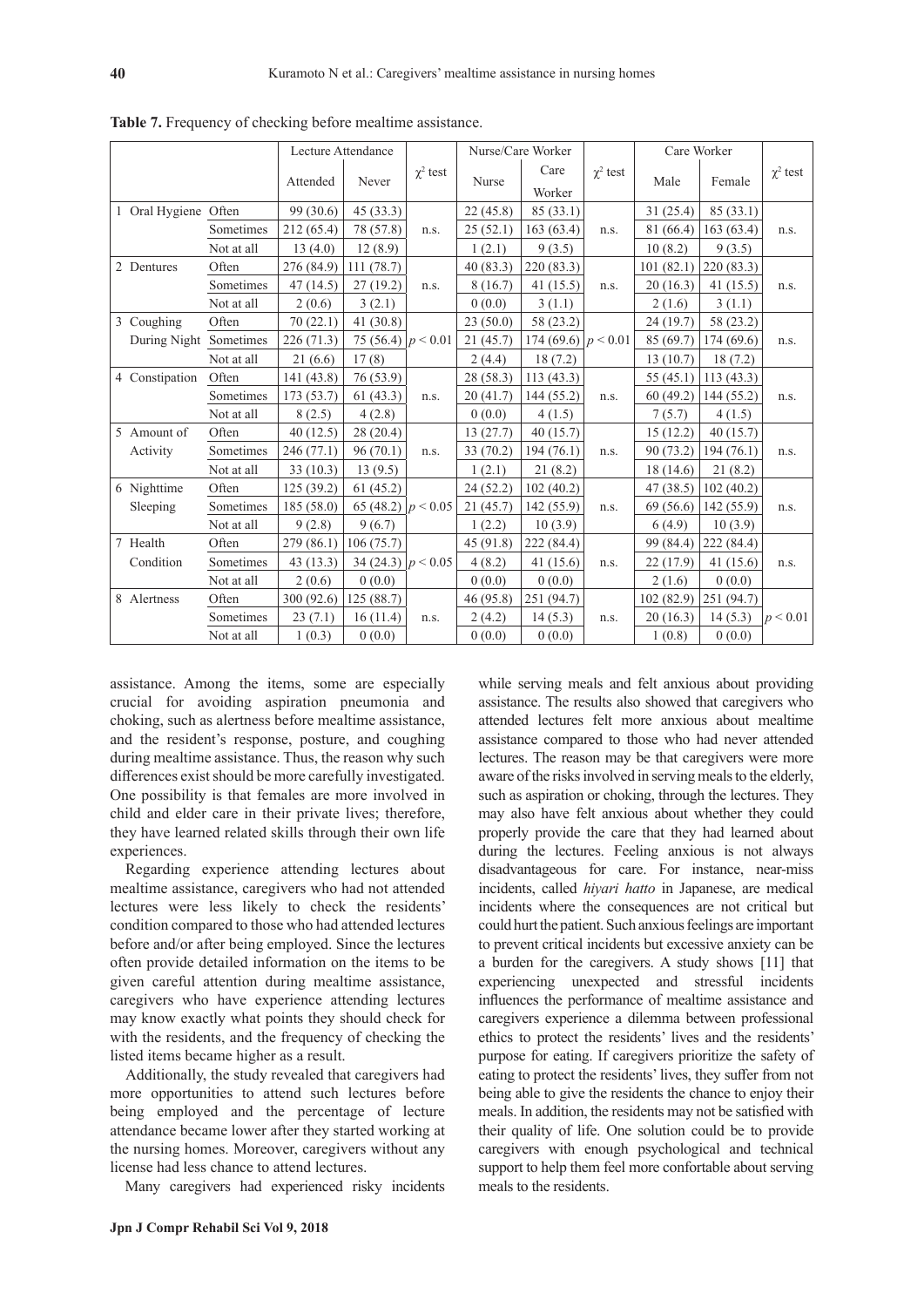|                                   |            | Lecture Attendance |                      |               | Nurse/Care Worker |                       | Care Worker   |                     |                                 |                       |
|-----------------------------------|------------|--------------------|----------------------|---------------|-------------------|-----------------------|---------------|---------------------|---------------------------------|-----------------------|
|                                   |            |                    |                      | $\chi^2$ test |                   | Care                  | $\chi^2$ test |                     |                                 | $\chi^2$ test         |
|                                   |            | Attended           | Never                |               | Nurse             | Worker                |               | Male                | Female                          |                       |
| 1 Alertness                       | Often      | 316 (97.8)         | 137(95.8)            |               | 47 (97.9)         | 258 (97.4)            |               | 121 (97.6)          | 258 (97.4)                      |                       |
|                                   | Sometimes  | 6(1.9)             | 6(4.2)               | n.s.          | 0(0.0)            | 7(2.6)                | p < 0.05      | 3(2.4)              | 7(2.6)                          | n.s.                  |
|                                   | Not at all | 1(0.3)             | 0(0.0)               |               | 1(2.1)            | 0(0.0)                |               | 0(0.0)              | 0(0.0)                          |                       |
| 2 Showing                         | Often      | 272 (84.5)         | 109(77.3)            |               | 44 (91.7)         | 216 (82.8)            |               | 95 (76.6)           | 216 (82.8)                      |                       |
| Intention                         | Sometimes  | 47(14.6)           | 29(20.6)             | n.s.          | 3(6.3)            | 42(16.1)              | n.s.          | 29(23.4)            | 45 (17.2)                       | n.s.                  |
|                                   | Not at all | 3(0.9)             | 3(2.1)               |               | 1(2.1)            | 3(1.2)                |               | 0(0.0)              | 0(0.0)                          |                       |
| 3 Response                        | Often      | 278 (86.3)         | 116(81.7)            |               | 43 (91.5)         | 230 (87.5)            |               | 94 (75.8)           | 230 (87.5)                      |                       |
|                                   | Sometimes  | 38(11.8)           | 24(16.9)             | n.s.          | 3(6.4)            | 31(11.8)              | n.s.          | 30(24.2)            | 33 (12.6) $ p < 0.01 $          |                       |
|                                   | Not at all | 6(1.9)             | 2(1.4)               |               | 1(2.1)            | 2(0.8)                |               | 0(0.0)              | 0(0.0)                          |                       |
| 4 Appetite                        | Often      | 266 (82.4)         | 107(74.8)            |               | 40(83.3)          | 219 (82.6)            |               | 90 (72.6)           | 219 (82.6)                      |                       |
|                                   | Sometimes  | 54 (16.7)          | 32(22.4)             | n.s.          | 6(12.5)           | 45 (16.9) $ p < 0.05$ |               | 34 (27.4)           | 46 (17.4) $ p < 0.05$           |                       |
|                                   | Not at all | 3(0.9)             | 4(2.8)               |               | 2(4.2)            | 1(0.4)                |               | 0(0.0)              | 0(0.0)                          |                       |
| 5 Drooling                        | Often      | 196(61.1)          | 38 (27.3)            |               | 36(75.0)          | 152(59.1)             |               | 64 (52.0)           | 152(59.1)                       |                       |
|                                   | Sometimes  | 91 (28.4)          | 24 (17.3)            | n.s.          | 7(14.6)           | 74 (28.8)             | n.s.          | 56 (45.5)           | 104(40.5)                       | n.s.                  |
|                                   | Not at all | 31(9.7)            | 3(2.2)               |               | 4(8.3)            | 30(11.7)              |               | 3(2.4)              | 1(0.4)                          |                       |
| 6 Posture                         | Often      | 296 (91.4)         | 124(86.7)            |               | 44 (89.8)         | 244 (92.1)            |               | 106(85.5)           | 244(92.1)                       |                       |
|                                   | Sometimes  | 28 (8.6)           | 19(13.3)             | n.s.          | 5(10.2)           | 21 (7.9)              | n.s.          | 18 (14.5)           | 21(7.9)                         | p < 0.05              |
|                                   | Not at all | 0(0.0)             | 0(0.0)               |               | 0(0.0)            | 0(0.0)                |               | 0(0.0)              | 0(0.0)                          |                       |
| 7 Assistance                      | Often      | 249 (77.3)         | 112(78.9)            |               | 38 (79.2)         | 214 (81.7)            |               | 86 (69.4)           | 214 (81.7)                      |                       |
| Level                             | Sometimes  | 73 (22.7)          | 30(21.1)             | n.s.          | 10(20.8)          | 48 (18.3)             | n.s.          | 38 (30.6)           | 48 (18.3) $ p < 0.01 $          |                       |
|                                   | Not at all | 0(0.0)             | 0(0.0)               |               | 0(0.0)            | 0(0.0)                |               | 0(0.0)              | 0(0.0)                          |                       |
| 8 Coughing                        | Often      | 299(92.3)          | 130 (90.9)           |               | 46 (93.9)         | 249 (94.0)            |               | 108(87.1)           | 249 (94.0)                      |                       |
| [From Solids] Sometimes           |            | 25(7.7)            | 12(8.4)              | n.s.          | 3(6.1)            | 16(6.0)               | n.s.          | 15(12.1)            | 16(6.0)                         | p < 0.05              |
|                                   | Not at all | 1(0.2)             | 1(0.7)               |               | 0(0.0)            | 0(0.0)                |               | 1(0.8)              | 0(0.0)                          |                       |
| 9 Coughing                        | Often      | 306(94.4)          | 123 (86.6)           |               | 45 (91.8)         | 248 (93.9)            |               | 108(87.1)           | 248 (93.9)                      |                       |
| [From Liquids] Sometimes          |            | 18(5.6)            | 18 (12.7) $p < 0.01$ |               | 4(8.2)            | 16(6.1)               | n.s.          | 15(12.1)            |                                 | 16 (6.1) $ p < 0.05 $ |
|                                   | Not at all | 0(0.0)             | 1(0.7)               |               | 0(0.0)            | 0(0.0)                |               | 1(0.8)              | 0(0.0)                          |                       |
| 10 Residue in                     | Often      | 272 (84.0)         | 123 (86.6)           |               | 42 (85.7)         | 235 (89.0)            |               | 94 (76.4)           | 235 (89.0)                      |                       |
| Mouth                             | Sometimes  | 52(16.1)           | 19(13.4)             | n.s.          | 7(14.3)           | 29(11.0)              | n.s.          | 29(23.6)            | 29 (11.0) $ p < 0.01$           |                       |
|                                   | Not at all | 0(0.0)             | 0(0.0)               |               | 0(0.0)            | 0(0.0)                |               | 0(0.0)              | 0(0.0)                          |                       |
| 11 Difficulty                     | Often      | 229 (70.9)         | 94 (66.7)            |               | 36 (75.0)         | 188 (72.0)            |               | 73 (58.9)           | 188 (72.0)                      |                       |
| Chewing                           | Sometimes  | 93 (28.8)          | 46 (32.6)            | n.s.          | 12(25.0)          | 73 (28.0)             | n.s.          | 49 (39.5)           | 73 (28.0) $ p < 0.01$           |                       |
|                                   | Not at all | 1(0.3)             | 1(0.7)               |               | 0(0.0)            | 0(0.0)                |               | 2(1.6)              | 0(0.0)                          |                       |
| 12 Food Spilling Often            |            | 236 (73.1)         | 99 (70.7)            |               | 35 (71.4)         | 197 (75.2)            |               | 80(64.5)            | 197 (75.2)                      |                       |
| from Mouth Sometimes   $87(26.9)$ |            |                    | 41(29.3)             | n.s.          |                   | $14(25.4)$ 65 (24.8)  | n.s.          |                     | 44 (35.5) 65 (24.8) $ p < 0.05$ |                       |
|                                   | Not at all | 0(0.0)             | 0(0.0)               |               | 0(0.0)            | 0(0.0)                |               | 0(0.0)              | 0(0.0)                          |                       |
| 13 Neck Angle                     | Often      | 244 (76.0)         | 100(70.4)            |               | 37(77.1)          | 198 (75.3)            |               | 84 (68.3)           | 198 (75.3)                      |                       |
|                                   | Sometimes  | 76(23.7)           | 41 (28.9)            |               | 11(22.9)          | 65(24.7)              | n.s.          |                     | 65(24.7)                        |                       |
|                                   | Not at all | 1(0.3)             | 1(0.7)               | n.s.          | 0(0.0)            | 0(0.0)                |               | 38 (30.9)<br>1(0.8) | 0(0.0)                          | n.s.                  |
| 14 Pace of                        | Often      | 204 (63.8)         | 87 (60.8)            |               | 37(77.1)          | 171 (65.0)            |               | 64(52.5)            | 171(65.0)                       |                       |
| Eating                            | Sometimes  | 115(35.9)          | 55 (38.5)            | n.s.          | 11(22.3)          | 91 (34.6)             | n.s.          | 57(46.7)            | 91 (34.6)                       | n.s.                  |
|                                   | Not at all | 1(0.3)             | 1(0.7)               |               | 0(0.0)            | 1(0.4)                |               | 1(0.8)              | 1(0.4)                          |                       |
|                                   |            |                    |                      |               |                   |                       |               |                     |                                 |                       |

**Table 8.** Frequency of Checking During Mealtime Assistance.

Our study did not investigate the caregivers' degree of anxiety or details of attended lectures. More studies are required to analyze what circumstances the caregivers feel most anxious about and what sort of lectures can help caregivers serve meals to the residents.

To give caregivers more opportunities to attend lectures, facility managers should establish circumstances in which the caregivers can comfortably attend lectures as part of their job. Furthermore, since our study implies

that there are gender differences in the frequency of checking residents, the lectures should be sensitive to gender roles and differences in their private experiences. Moreover, lectures are sometimes offered only for specific professions, such as nurses or care workers, so caregivers without any license have less chance of obtaining knowledge and skills through lectures. The lectures should not be targeted to a specific profession, but should take into account these non-licensed caregivers as well.